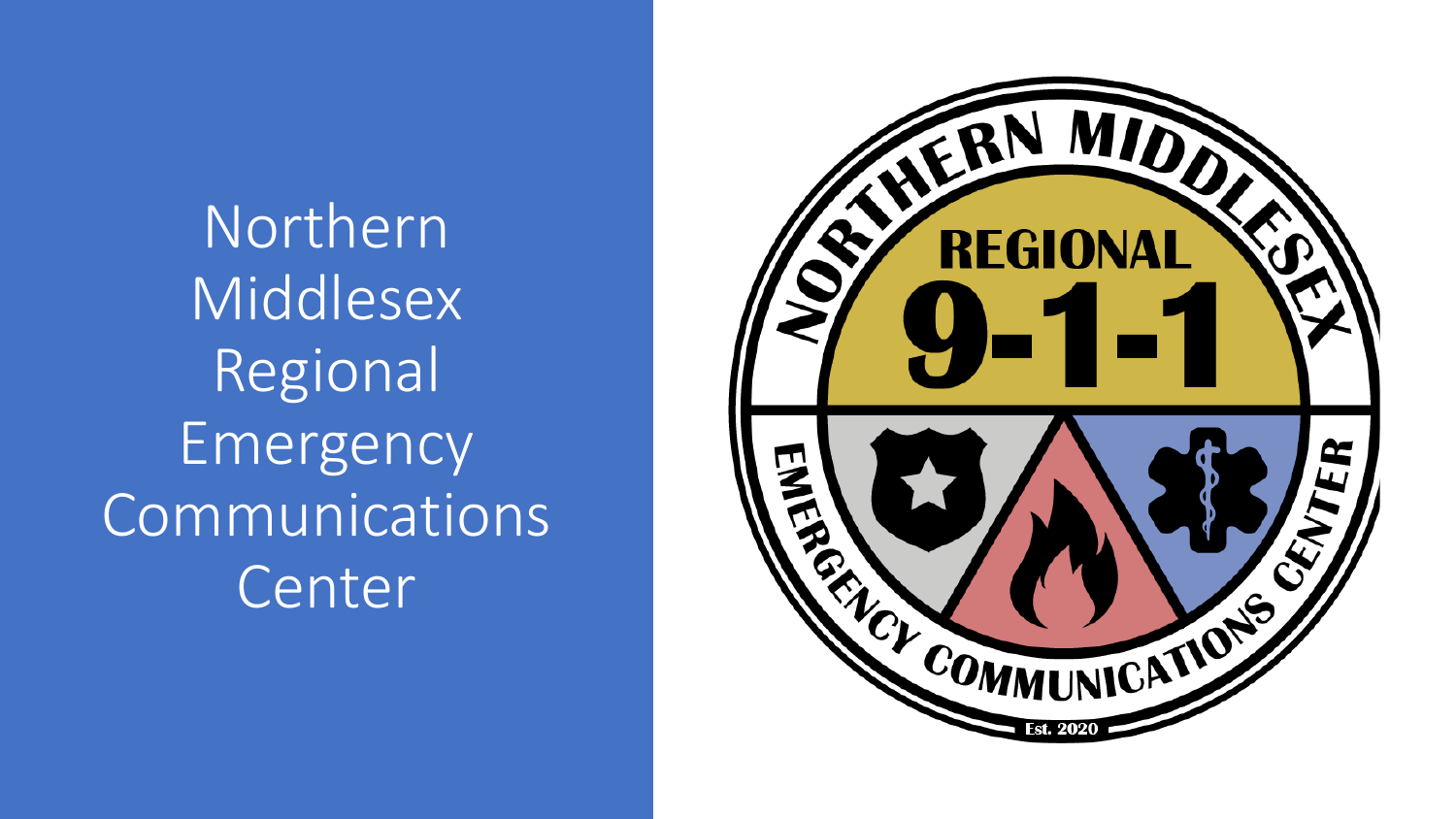## NMRECC 2021 Significant Milestones

- National Media Coverage of Dispatch Center and recognition for role in assisting the saving a drowning juvenile in Tewksbury in July 2021.
- NMRECC Celebrated One Year of Operation on 9/1/2021.
- Four Separate State 911 Grants applied for and granted in 2021 for Assessment/Transition Costs, Training, Support and Incentive, and EMD Program.
- NMRECC Social Media Accounts active in 2021 furthering goals of attaining Regionalization with additional communities and recruitment efforts.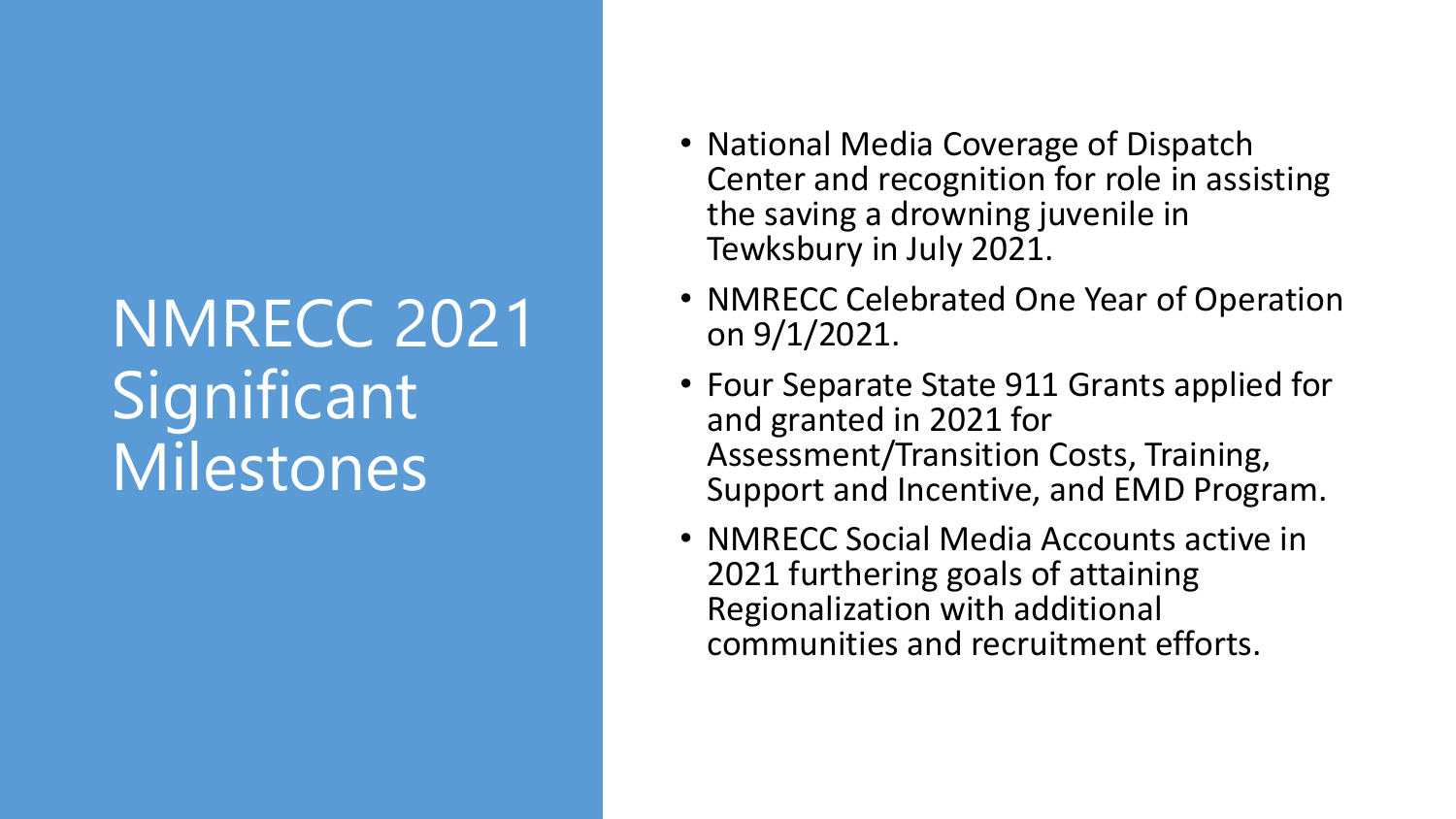Current **NMRECC** Staffing

- Executive Director
- Administrative Assistant
- Four Dispatch Supervisors (Day, Evening, Split, and Midnight Shifts)
- Six Full -Time Dispatchers
- Three Full-Time Dispatch Trainees
- Three New Full-Time Dispatch Hires planned to be hired by March 2022
- Six Part -Time/Reserve Dispatcher(s)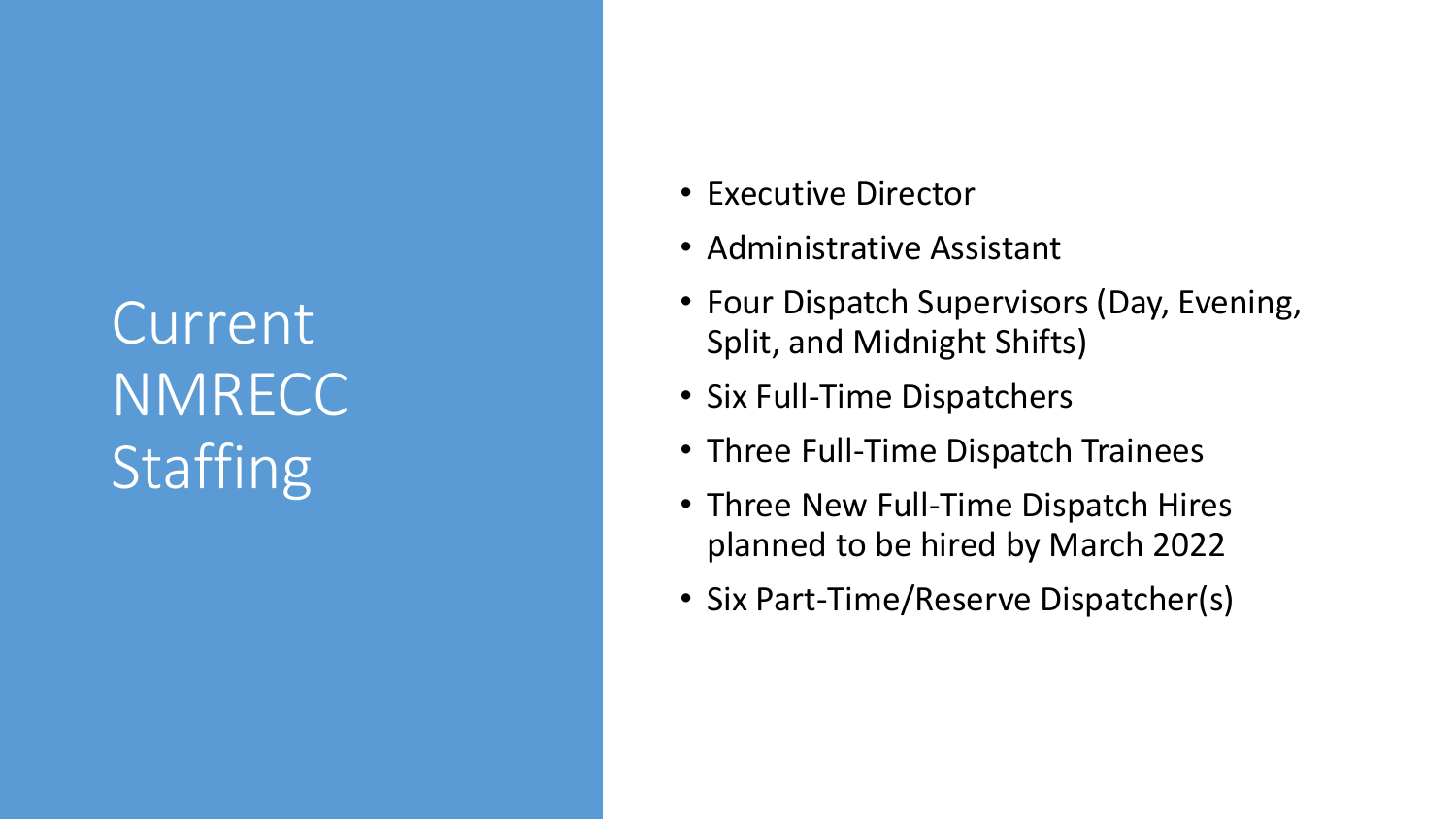## NMRECC Call Statistics 2021

- Comprised of all Incoming Tewksbury Police/Fire, Dracut Police/Fire, and NMRECC Business Line calls in 2021.
- 71,100 Incoming Calls Received in total
- 43,513 Outgoing Calls Placed in total
- Total of 114,513 or avg. of 313 Calls per day not including 911 Calls
- Data compiled in TPX Reporting System which became available after 1/1/2021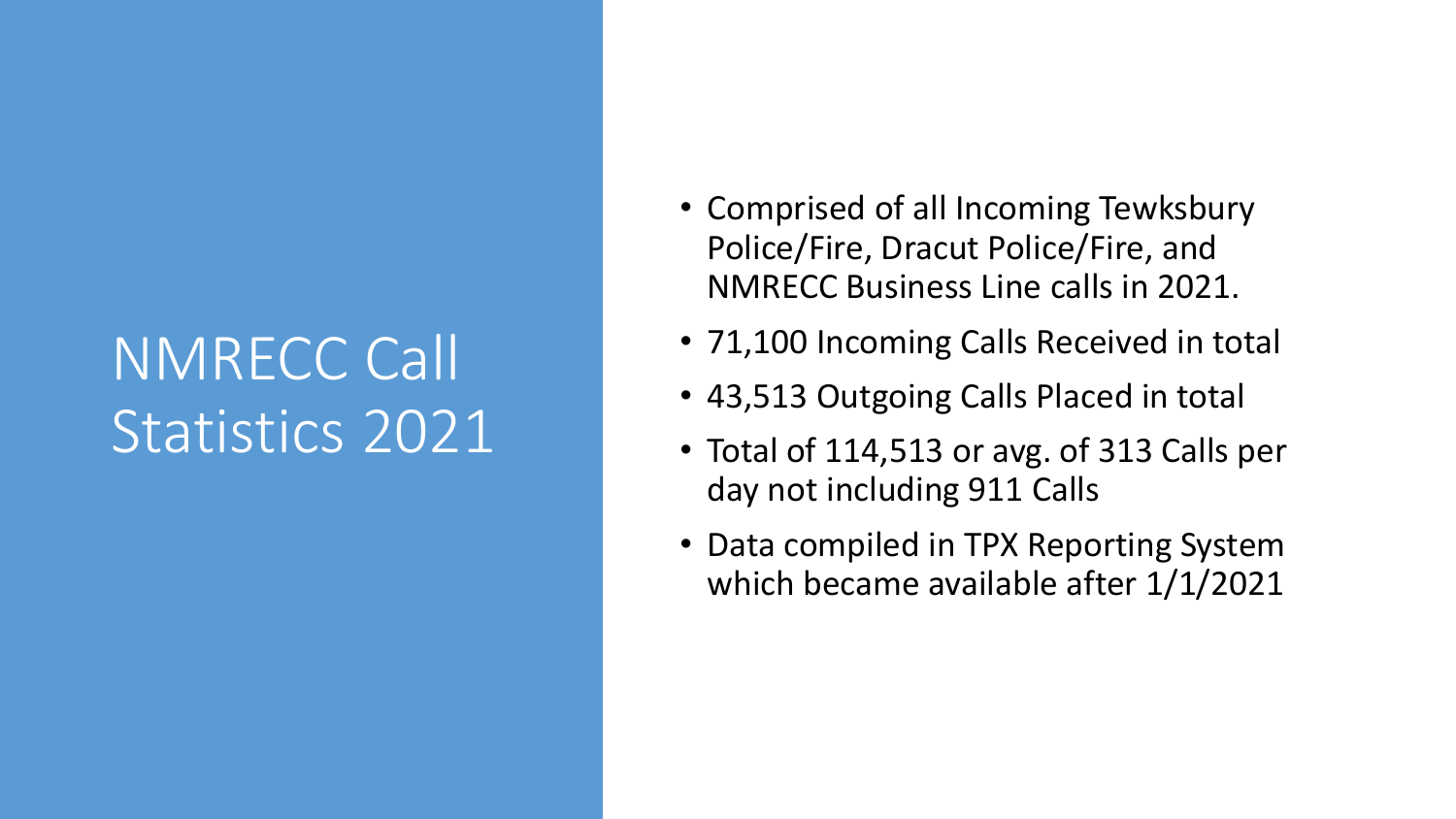## NMRECC 911 Call Statistics Calendar 2021

- Comprised of 911 Call Volume + Text to 911 Calls
- 16,586 911 Calls in 2021
- Increase of 3,712 911 Calls or 28% Higher than all 911 Calls received in 2020
- 46% of all calls received were from Wireless Devices
- Wireless Phase 1 Trial Conducted from July 1<sup>st</sup>, 2021, through December 31<sup>st</sup> per State 911 Development Grant Requirements